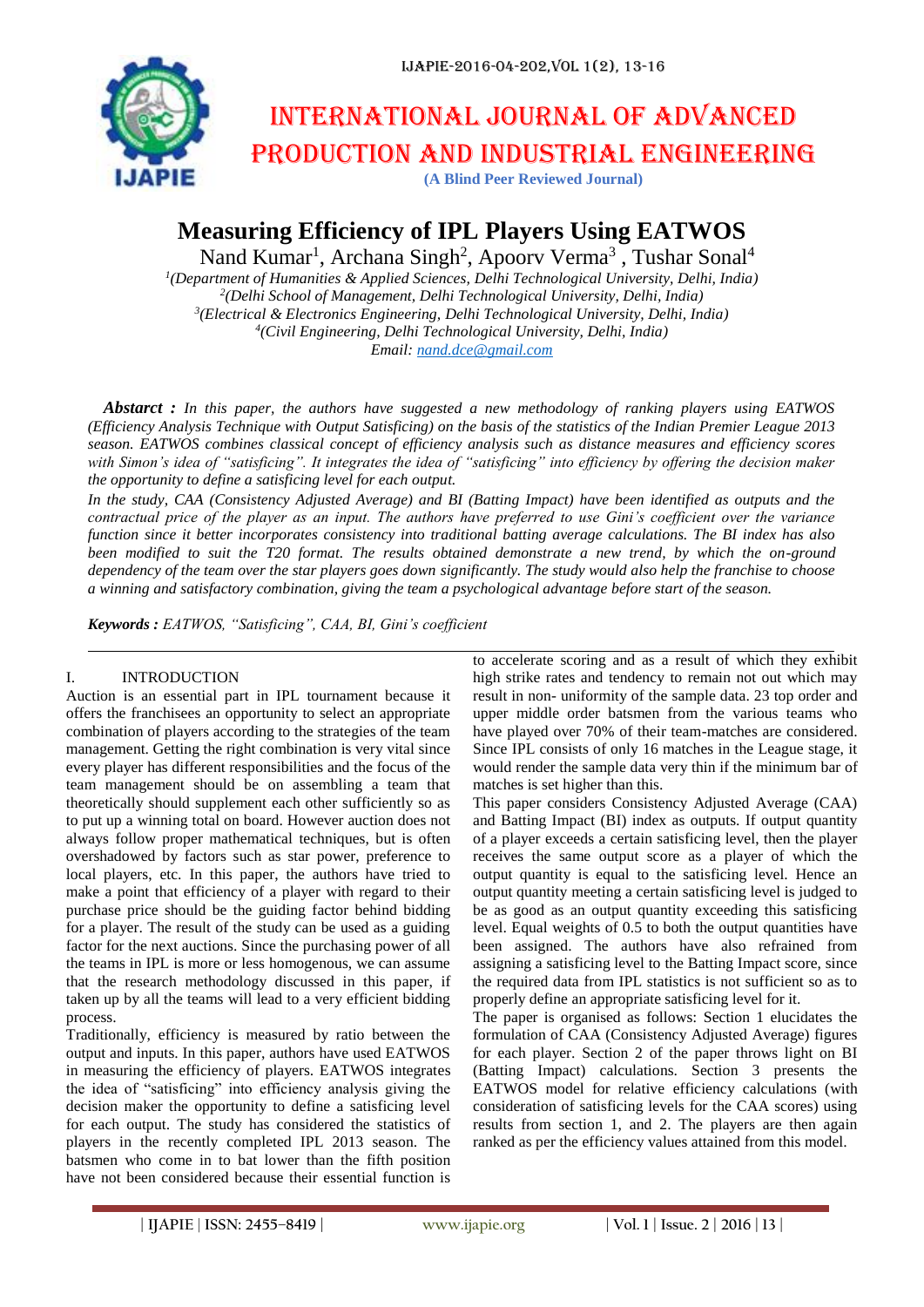## II. RESEARCH METHODOLOGY

#### 1. Consistency Adjusted Average (CAA) of a player

Traditional average calculation does not provide a completely correct picture of how the batman has performed throughout the season, since the average can be inflated due to few high scores. Hence, CAA has been used to measure the batsman's performance.

$$
G = \frac{\sum_{i=1}^{N} \sum_{j=1}^{N} |R_i - R_j|}{2N^2 \mu}
$$
  
CAA =  $\mu * (1 - G)$ 

where, G is the Gini's coefficient, an indicator of the inequality of the frequency distribution,

 $R_i$  and  $R_j$  are the number of runs scored by the batsman in innings i and j respectively,

 $\mu$  is the batting average of the player,

*N* is the number of innings,

*CAA* is the consistency adjusted average score of the batsman for the entire season.

# 2. Batting Impact (*BI*) Index of player p in match m

Batting impact (*BI*) score measures a player's performance in the context of a given match. It takes into account not only how many runs a player has scored but also the pace at which he scored the runs and the match conditions under which he scored the runs. A BI score is assigned to every player who batted in a given match based on the following aspects of his performance.

#### Run Impact (*RI*)

Based on the runs scored by the top 4 batsmen, a base figure is generated for the match. Every performance in the match is thereafter measured against this base figure (as a ratio). One *IMPACT* point is procured when the performance is equal to the base. That is seen as merely the par performance for the top and upper middle order batsmen of the match. This ratio is now called the run impact.

$$
RI_{pm} = \frac{runs_{pm}}{base\ runs_m}
$$
 (Run Impact)

## Strike Rate Impact (*SRI*)

A positive score to the player is assigned if his strike rate is above the mean strike rate for the top order batsmen of the match and a negative score if it is below. If his strike rate equals the mean strike rate of top order batsmen, then his SRI is equal to zero. The SRI for a player *p* in match *m* is computed as

$$
SRI_{pm} = \frac{strike\ rate_{pm}}{base\ strike\ rate_{m}} - 1
$$
 (SRI)

## The Pressure Impact (*PRI*)

It measures pressure that comes from fall of wickets. It kicks in when a batsman comes in to bat in a tough situation (as defined from how many wickets have fallen) and crosses the base runs. Tough situations are defined as per the base runs. Here *INW* and *INS* denote the number of wickets that had fallen and the score respectively when the concerned batsmen came into bat. *PF* measures the pressure factor which is later used to evaluate the pressure impact per player.

$$
PF_{pm}
$$

$$
= \frac{\{INW_{pm} * base \ runs_m\} - INS_{pm}}{base \ runs_m}
$$
 (Pressure Factor)

$$
PRI_{pm} = PF_{pm} + RIS_{pm}
$$
 (Pressure Impact)

### Chasing Impact (*CHI*)

This special score is assigned to a player for staying not out in the second innings of a successful chase. If a player satisfies this criterion, then his *CHI* is equal to his *RI* times 0.8 (as T20 chases are different than ODI chases); otherwise, it is equal to 0.

 $CHI_{pm} = 0.8 * RIS_{pm}$ , if player p is out in match m  $CHI_{nm} = 0$ , if player p is not out in match m

$$
Buting Impact (BI)
$$
  

$$
BI_{pm} = \{RIS_{pm} + SRIS_{pm} + PRIS_{pm} + CHIS_{pm}\}
$$

 $(i.e. (BI score for player p in match m))$ 

This gives us the batting impact of each player for each innings that he has played in the concerned season. An average batting impact score using the 16 innings of the IPL6 season is calculated for each player.

Table 1: players with the inputs and outputs

|                | <b>PLAYERS</b>                                        | <b>SALARY</b><br>(IN<br><b>THOUSAND</b><br><b>DOLLARS</b> ) | CAA   | <b>BI</b> |
|----------------|-------------------------------------------------------|-------------------------------------------------------------|-------|-----------|
| $\mathbf{1}$   | $\mathsf{A}$<br><sub>R</sub><br>DE<br><b>VILLIERS</b> | 1100                                                        | 26.12 | 21.58     |
| $\overline{2}$ | <b>MANVENDRA</b><br><b>BISLA</b>                      | 54                                                          | 7.47  | 22.99     |
| 3              | RAHUL DRAVID                                          | 500                                                         | 18.16 | 35.00     |
| 4              | <b>GAUTUM</b><br><b>GAMBHIR</b>                       | 2400                                                        | 12.84 | 37.67     |
| 5              | <b>CHRIS GAYLE</b>                                    | 2000                                                        | 36.50 | 57.31     |
| 6              | <b>ADAM</b><br><b>GILCHRIST</b>                       | 900                                                         | 13.07 | 35.14     |
| $\overline{7}$ | <b>MAHELA</b><br><b>JAYAWARDENE</b>                   | 1400                                                        | 10.99 | 38.39     |
| 8              | <b>DINESH</b><br><b>KARTHIK</b>                       | 1200                                                        | 17.98 | 29.87     |
| 9              | <b>VIRAT KOHLI</b>                                    | 1800                                                        | 29.02 | 42.50     |
| 10             | <b>MICHAEL</b><br><b>HUSSEY</b>                       | 425                                                         | 32.96 | 53.76     |
| 11             | <b>EOIN MORGAN</b>                                    | 350                                                         | 17.88 | 35.34     |
| 12             | <b>AJANKYA</b><br><b>RAHANE</b>                       | 60                                                          | 24.38 | 42.00     |
| 13             | <b>SURESH RAINA</b>                                   | 1300                                                        | 21.45 | 26.92     |
| 14             | ROHIT SHARMA                                          | 2000                                                        | 34.17 | 38.59     |
| 15             | <b>VIRENDER</b>                                       | 1800                                                        | 13.18 | 39.73     |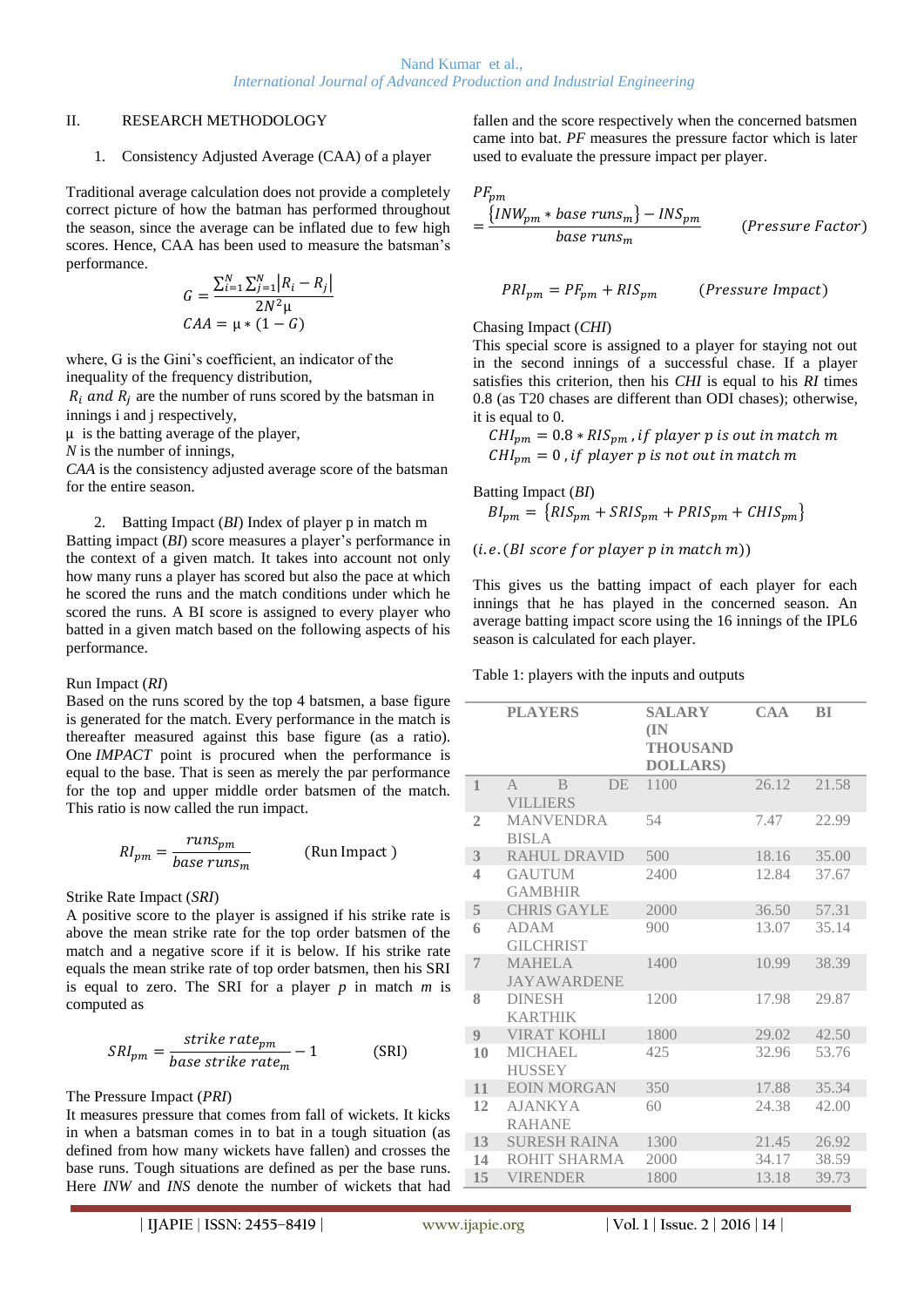| Nand Kumar et al                                                               |  |  |  |  |  |  |
|--------------------------------------------------------------------------------|--|--|--|--|--|--|
| <b>International Journal of Advanced Production and Industrial Engineering</b> |  |  |  |  |  |  |

| <b>SEHWAG</b><br><b>SACHIN</b><br>10.53<br>1800<br>33.46<br>16<br><b>TENDULKAR</b><br><b>ROBIN</b><br>17.71<br>41.04<br>2100<br>17 |                |  |  |
|------------------------------------------------------------------------------------------------------------------------------------|----------------|--|--|
|                                                                                                                                    |                |  |  |
|                                                                                                                                    |                |  |  |
|                                                                                                                                    |                |  |  |
|                                                                                                                                    |                |  |  |
|                                                                                                                                    | <b>UTHAPPA</b> |  |  |
| 28.54<br>MURALI VIJAY<br>12.92<br>900<br>18                                                                                        |                |  |  |
| 19<br>DAVID WARNER<br>18.59<br>34.16<br>750                                                                                        |                |  |  |
| 50.23<br>20<br><b>SHANE WATSON</b><br>1300<br>26.34                                                                                |                |  |  |
| 13.69<br>YUVRAJ SINGH<br>1800<br>21<br>13.04                                                                                       |                |  |  |

#### 3. Efficiency Analysis With Consideration of Output Satisficing Levels

In the study, CAA (consistency Adjusted Average) and BI (Batting Impact) have been identified as outputs and the contractual price of the player as an input. The authors have preferred Gini's coefficient over the variance function for incorporating consistency into traditional batting average calculations. The Batting Impact (BI) index has also been modified to suit the T20 format.

The authors have refrained from defining any satisficing level for the Batting Impact Index due to unavailability of the sufficient sample data required, in the premature IPL format.

The notations used in the model are as follows:

- $1$  players,  $1 = 1, \ldots, 23$
- m Outputs  $m = 1,2$  m=1 for CAA

and m=2 for BI

n Inputs  $n = 1$  n=1 for contractual salary

of the player for the concerned 2013 IPL season

- $y_{lm}$  Quantity of output m of player l
- $x_{ln}$  Quantity of input m of player 1
- $v_m$  Relative importance weight of output m
- $ip_{1n}$  Distance measure for input n
- $op_{lm}$  Distance measure for output m without consideration of satisficing level
- $r_{lm}$  Normalized quantity of output m of player l
- $r_m^*$ Maximum normalized output quantity
- $s_{ln}$  Normalized quantity of input n of player l
- $s_n^*$ Minimum normalized input quantity
- $a_{lm}$  quantity of output m of player l with consideration of the satisficing level
- $SL<sub>m</sub>$  satisficing level for output m

Input and output distance measures' matrix without consideration of satisficing level for Batting Impact (BI) index

$$
\exists l \exists m y_{lm} \neq 0 \qquad r_{lm} = \frac{y_{lm}}{\sqrt{\sum_{l=1}^{23} y_{ij}^2}} \forall l
$$
  
= 1, ..., 23 for m  
= 2 (the *batting impact index*)  

$$
\forall l = 1, ..., 23 \quad for \ m = 2 \qquad y_{lm} = 0 : r_{lm} = 0
$$
  

$$
r_m^* = max_l \left\{\frac{1}{r_m}\right\} \qquad \forall \ m = 2
$$
  

$$
op_{lm} = 1 - (r_m^* - r_{lm}) \qquad \forall l = 1, ..., 23 \qquad \forall \ m = 1, 2
$$

Similarly,

$$
31 \exists nx_{ln} \neq 0 \qquad s_{lm} = \frac{x_{lm}}{\sqrt{\sum_{l=1}^{23} x_{lm}^2}} \forall l
$$
  
= 1, ...., 23 for n  
= 1 (the contractual salary of the player)  

$$
\forall l = 1, ..., 23 \qquad \forall n = 1 \qquad x_{ln} = 0 \qquad s_{lm} = 0
$$
  

$$
ip_{ln} = 1 - (s_m^* - s_{ln}) \quad \forall l = 1, ..., 23 \quad for \ n = 1
$$

This formulates the output distance measures matrix (for the BI index) and input distance measures matrix (for the contractual salary).

Output distance measures matrix with consideration of satisficing level for consistency adjusted average (CAA) In the study, a satisficing level of28 runs for the Consistency Adjusted Average score has been taken as the CAA scores of most of the batsmenhovered around 23 in the 2013 IPL season.

Using EATWOS,it has been deduced that,

- a) If the output quantity takes the value zero,  $a_{lm} = 0$
- b) If the output quantity takes the value between zero and the satisficing level,

$$
0 < y_{lm} < SL_m
$$
\n
$$
a_{lm} = \frac{y_{lm}}{SL_m}
$$

c) If the output quantity is equal to the satisficing level,

$$
y_{lm} = SL_m
$$
  

$$
a_{lm} = 1
$$

d) If the output quantity is greater than the satisficing level,

$$
y_{lm} > SL_m
$$
  

$$
a_{lm} = 1
$$

Now, the new output matrix is normalized by default. The output distance measures' matrix is then formulated.

$$
a_m^* = max_i \left\{ \underset{a_m}{\longrightarrow} \right\} \quad \text{for } m
$$
\n
$$
= 1 \text{ (the consistency adjusted average score)}
$$
\n
$$
op_m^{SL} = 1 - (a_m^* - a_{lm}) \quad \forall \ l = 1, \dots, l \quad \text{for } m = 1
$$